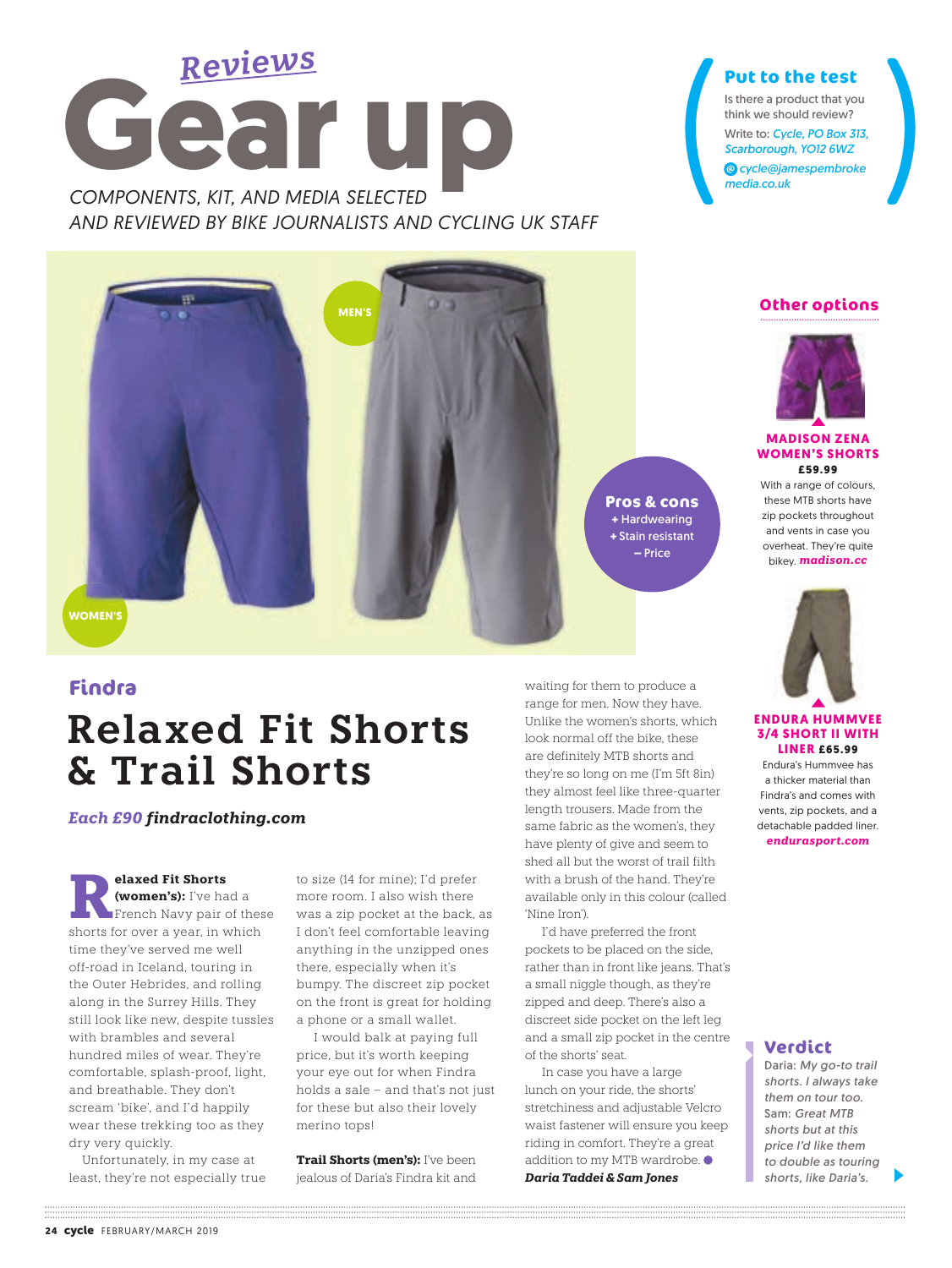## **Torque**  Drive<sub>*650</sub></sup></sub>* **1 Lezyne**

#### **2 Effetto**

## **Mariposa Giustaforza 1-8 Deluxe** *£130*

*upgradebikes.co.uk*

**T** he threaded fasteners used on today's lightweight cycles require careful tightening to provide adequate clamping force and, importantly, to ensure the fastener is not over-tightened – with potentially dangerous consequences should it fail. The amount by which they should be done up is known as tightening torque, or twisting force, and on cycle parts is usually measured in Newton-metres. Where a specific tightening torque is provided by the manufacturer, it can generally be found marked on the component part. While it is possible for a skilled and experienced operator to tighten small fasteners correctly, many mechanics prefer to use a torque wrench, which tells the user when the desired torque is reached.



The two tested here operate in different ways. Effetto Mariposa's Giustaforza is the more sophisticated, and employs a classic 'breakaway' indicator to tell when the wrench reaches a preset limit. A knurled wheel turns a threaded rod to compress an internal spring that pushes against a cam, which allows the head to move to the side with an audible click when sufficient torque is applied to overcome the force of the spring. Breakaway torque, from 1 to 8Nm, is indicated by a scale on the wrench's barrel.

#### **Torque talk**

**Pros & cons +** Affordable accuracy **–** Some judgement required

> Lezyne's Torque Drive is a much simpler device that relies on a high-tensile steel torsion rod housed inside its shaft. This twists by a known amount when subjected to a given amount of torque. One end of the rod is locked to the lever end of the shaft while the other sits within the tool-holding tip, which is free to

move within the head of the shaft. As torque – from 2-10Nm – is applied, the tip turns in the head, and the amount (and therefore degree of twist) is shown by the scale on the head. The operator must observe as the indicator moves and stop applying increasing force when the correct figure is reached. The tool may need to be repositioned so the scale can be seen as the fastener turns.

Both gave the same reading (within the limitations of their scales) when tightening a 5mm bolt to 5Nm. The Effetto is calibrated at the factory; the Lezyne's precision-machined torsion rod may be expected to provide comparable accuracy.

Both tools accept standard ¼" drive tool bits and are supplied with a decent selection including hex and Torx bits in sizes suitable for their torque ranges of 1-8Nm and 2-10Nm respectively. *Richard Hallett* 

#### **Verdict**

*Of the two, the dearer Effetto is the easier to use. The Lezyne's low cost, however, puts accurate parts assembly within wider reach.* 

easy to use **–** Premium price

**2**

#### **RITCHEY TORQUE KEY £22**

Non-adjustable wrench – in 4Nm or 5Nm models – with selection of bits: 3, 4 and 5mm Allen, T20 and T25 Torx, #1 Phillips. *upgradebikes.co.uk*



#### **TOPEAK NANO TORQBAR £27.99**

Non-adjustable wrench that's availabe in 4, 5, and 6Nm models. Includes 3, 4 and 5mm Allen keys and T20 and T25 Torx. *extrauk.co.uk*

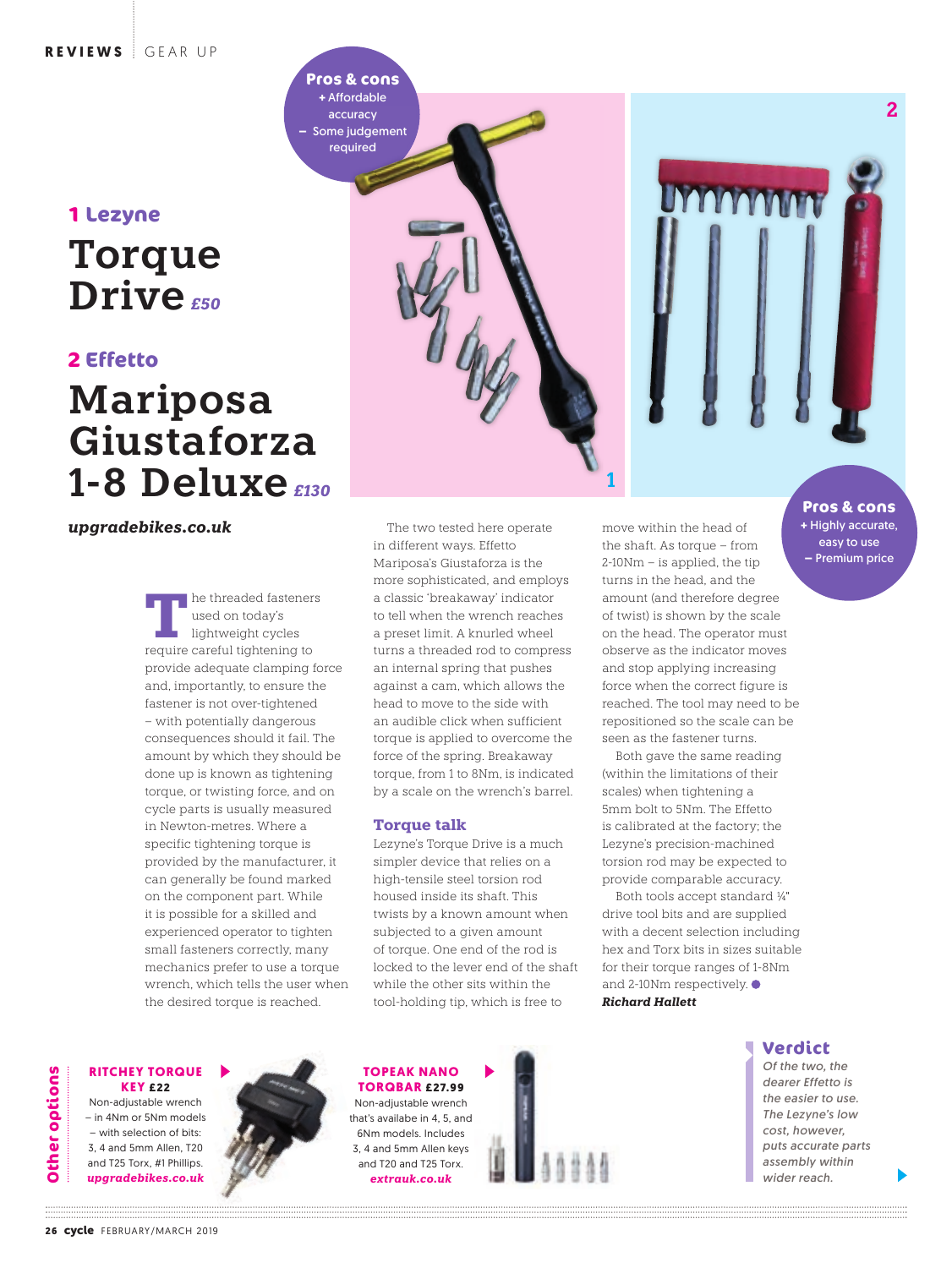**Pros & cons +** Effective UK weather protection **+** Stylish design **–** Suits a lean build best



#### **Stolen Goat**

## **Climb & Conquer Winter Cycling Jacket – Mashup**

*£149 stolengoat.com*

limb and Conquer – it's a strong name for a hardy jacket, which first made an appearance in 2014. This new women's version has a strong new look too. With female cyclists still crying out for more choice when it comes to design, this 'Mashup' of coloured stripes is certainly headturning, and probably the reason why the popular sizes sold out as soon as it was released. (More have been ordered.)

I got my hands on a medium in the nick of time – just before storm Diana lashed the country in late November 2018. "Inland gusts of 50mph and persistent heavy rain" looked like the perfect first test for a jacket that promises to

"keep you warm and dry in the harshest conditions". So I set off for a reasonable 25-mile loop.

#### **Fit and function**

With swimmer's shoulders and a long body, the fit wasn't perfect for me. The sloping-shoulder cut of the jacket is better-suited to a more delicate frame, and it bunched at the back of my neck and around my waist. However, the arms were just right, and the soft cut of the stretchy cuff fabric perfectly hugged my wrists and was a breeze to tuck gloves under.

Despite the storm, the temperature was hovering at a mildish 9°C, so I opted for a short-sleeve base layer underneath. Although the jacket is made from 'Tempest Protect' waterproof fabric, the seams and zips aren't sealed. It offers excellent breathability. I arrived home overly warm (the jacket is recommended for wear in –8°C temperatures), but with a bone-dry top and phone.

That day, the jacket fended off the rain and the wind and everything else Mother Nature threw at me, while the brushed cream-coloured lining was soft on my arms. After another few weeks of riding and a few washes, the performance was still excellent. And to this day it smells unusually fresh.

For commutes home in the cold and the dark (the price of this jacket means I wouldn't just save it for best). I upgraded to a long-sleeve base layer and was still toasty in almost-freezing temperatures. The back pockets, made reflective with 'pixelated fabric', helped to keep me seen, although, for long A-roads with fast traffic, I would prefer some brighter-coloured stripes in the mash-up.

*Charlie Lyon*

#### **Other options**



#### **MAVIC SEQUENCE THERMO JACKET £130**

This high-stretch, warm winter jacket comes in a vibrant red (also in bluegrey) and a reflective allover print. *mavic.com*



#### **DHB AERON WOMEN'S FULL PROTECTION SOFTSHELL £110**

A 'budget' option for a wind/waterproof softshell, this insulated jacket has a dropped rear tail. *wiggle.co.uk*

#### **Verdict**

*A warm and weatherproof winter jacket for women in an interesting – and top-selling – design. The cut suits leaner frames better than a swimmer's build.*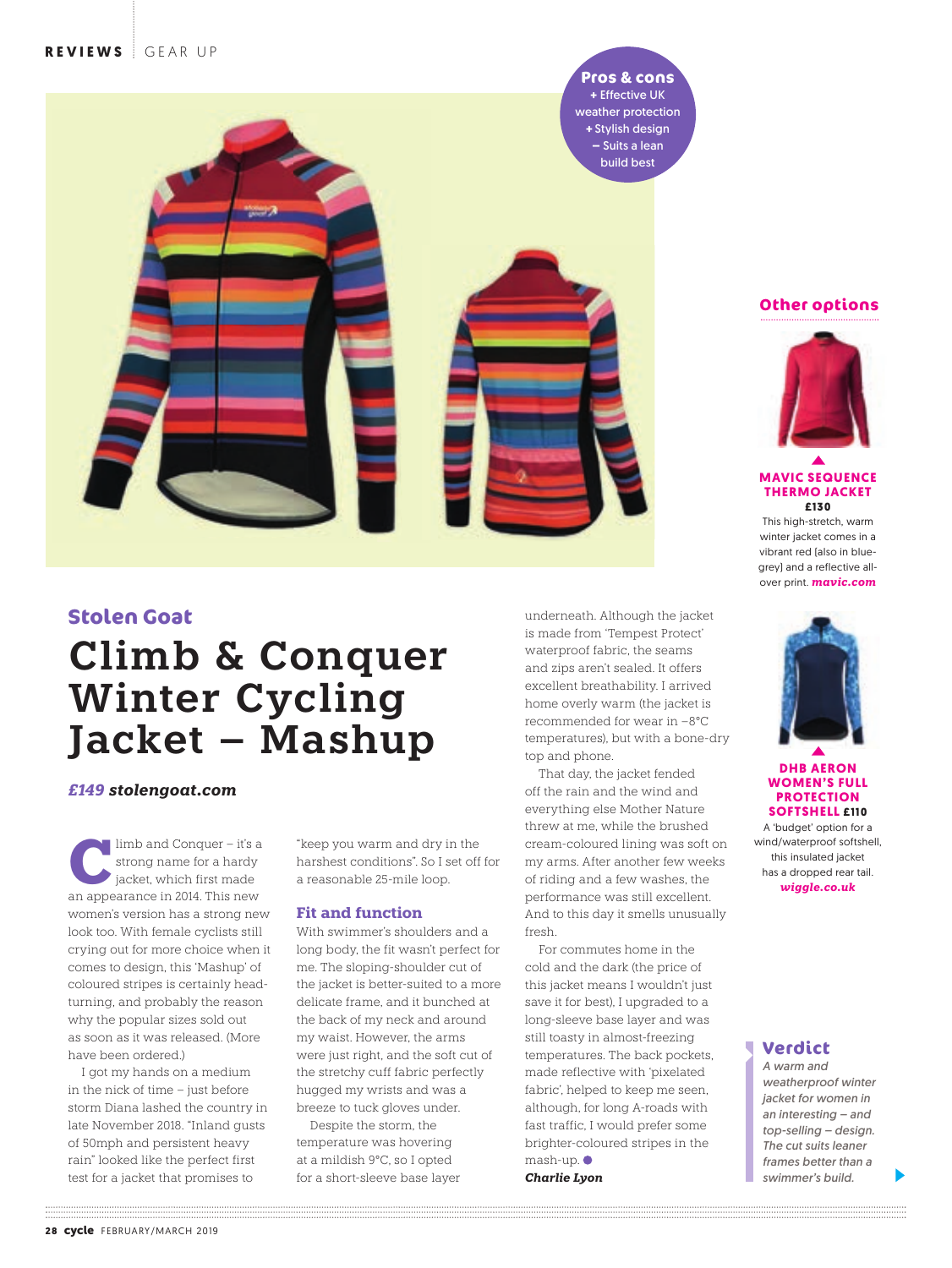

*RIDING YOUR BIKE IS RARELY A RACE – media.co.uk AND NEEDN'T LOOK LIKE ONE*

#### 1 **Kikkerland Bird Bike Multi-tool £15**

**1**

A bird in the hand! The feet are 2 and 3mm Allen keys, the tail feathers 4, 5, and 6mm, and the beak is a Phillips head screwdriver. *kikkerland.com*

## 2**Gazelle Classic £499+**

Proper Dutch transport, this steel roadster has bumpsoftening big wheels (635mm rims), a relaxed seat angle (65°), and all the required accoutrements. *gazellebikes.com*

#### **Z** Shimano Transit **Long-Sleeve Check Shirt £79.99**

You can cycle in any shirt but this one won't get clammy: it's quick-dry polyester. There's stretch in the shoulders for a better bike fit, zip pockets, and reflectivity. *bike.shimano.com*

### 4**Osloh Women's Porteur Jeans £118.05**

Other manufacturers note: it's not just men who want cycling jeans. These 98% cotton, 2% Spandex women's jeans have a lightly padded seat, plenty of pockets, and an adjustable waist. *osloh.com*



**2**





Style counsel<br>
Cycling's sporting aesthetic<br>
doesn't encourage transport<br>
cycling or beginners. Help<br>
us redress the balance! Send<br>
your everyday cycling photos:<br>
© cycle@jamespembroke<br>
media.co.uk Cycling's sporting aesthetic doesn't encourage transport cycling or beginners. Help us redress the balance! Send your everyday cycling photos: *cycle@jamespembroke*

5**DZR Pigeon \$99**

Millennials seem to like slip-on trainers, often sans socks. These ones are designed for SPD cleats. They're vegan too. An option for Shoreditch fixie-riders or other clipless utility cyclists. *dzrshoes.com*

## 6**Brompton Tote Bag in Cherry Blossom £80**

Practical luggage that looks less like a pannier off the bike, this coated-cotton and leather handbag is showerproof (a rain cover is also included) and has a capacity of about nine litres (28×30×11cm). *brompton.com*

#### 7**Endura Wms Urban Primaloft Flipjak II £119.99,**

A two-in-one hooded jacket, the Flipjak II is reversible: the brighter colour and reflective logos are for bike use, the more subtle styling for wearing off the bike. It's showerproof and windproof either way. *endurasport.com*

### **Normalise cycling**

**6 7**

**4**

Help Cycling UK campaign for active travel funding. Visit cyclinguk.org/ wouldyourather